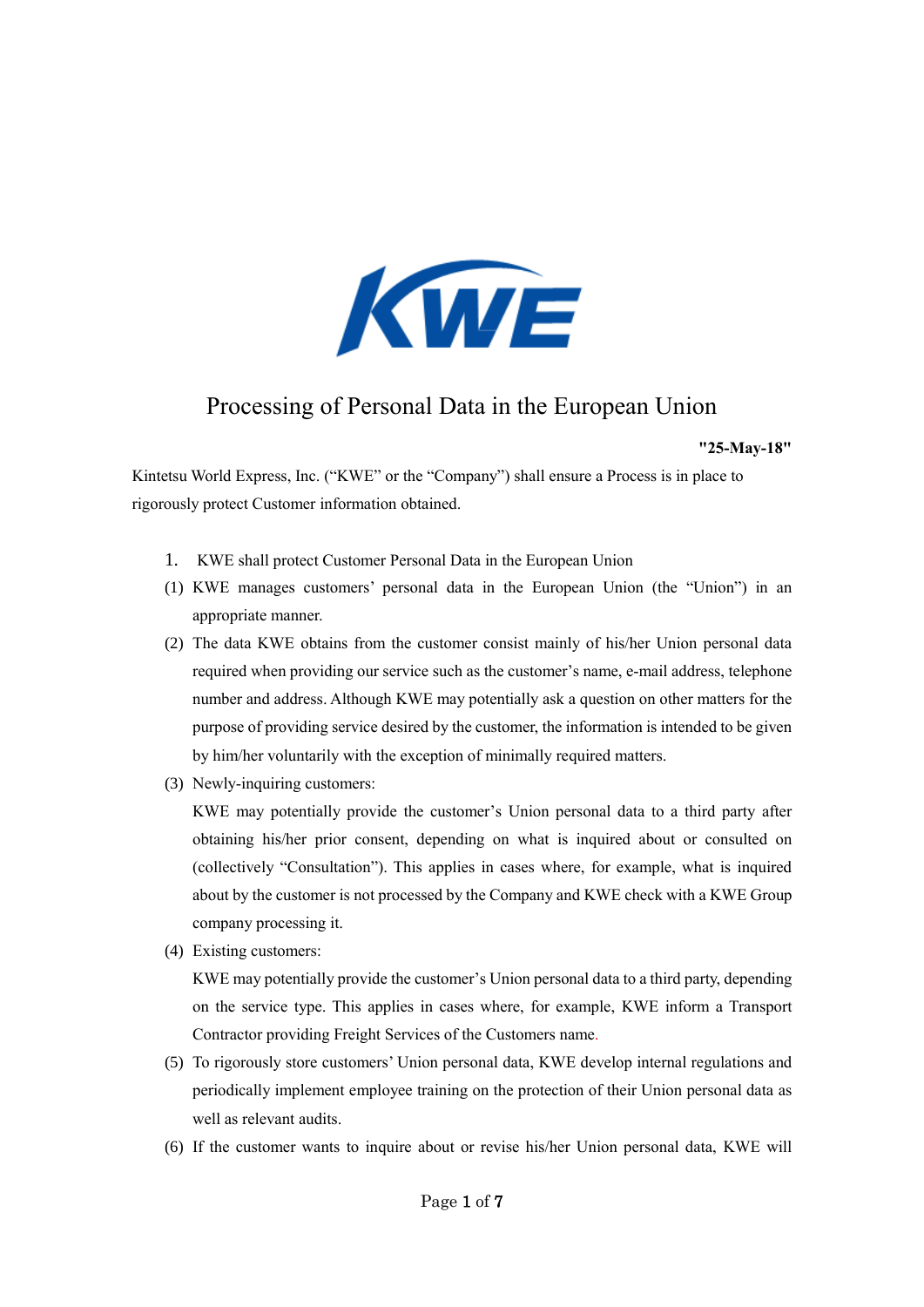respond to a reasonable extent after verifying the identity of the customer.

(7) The Company's website, although occasionally using cookies in order to provide better services, does not obtain any data that allows a person to be identified through the process. The term "Cookie" as used herein refers to a function to store the Company's website in the computer of the person who has viewed the site and to memorize it. Although being allowed to refuse the receiving of cookies by altering the setting of the browser used, the person doing so could potentially fail to use certain services.

KWE comply with laws and regulations and standards that apply to customers' Union personal data while revising and improving the above-mentioned endeavors as KWE see fit.

- (8) KWE comply with laws and regulations and standards that apply to customers' Union personal data while revising and improving the above-mentioned Data Controls as KWE deem appropriate. KWE may be requested to provide customers Union Personal data by Local Jurisdiction Authorities in the event of a Police investigation relative to an incident occurring, or as requested by the relevant Competent, Certification and or Regulation Authorities in which case, all such Personal Data requests shall be informed to the DPO in advance.
- 2. Processing purpose of Union personal data obtained from customers Newly-inquiring customers:

As for Union personal data submitted by the customer at the time of the Consultation, KWE occasionally use, to the extent required, the data in order to get in touch with the customer and communicate and check with authorities relevant to the contents of the Consultation by the customer.

Existing customers:

As for Union personal data submitted by the customer at service launch, KWE use the data in order to get in touch with the customer and use them for service arrangement purposes to the extent required.

To provide Union personal data is essential for fulfilling the contract on service provision. If refraining from providing the customer's Union personal data on his/her own decision, inconvenience may cause effect on the Resulting provision of Service by KWE to the customer.

3. Terms and conditions of the processing of Union personal data

KWE process the customer's Union personal data only if obtaining his/her consent to the processing or if any of the following applies:

(1) Processing of the data is required for the fulfillment of a contract to which the customer is a party (or processing of the data is required for performing a procedure at the request of the customer prior to entering into a contract);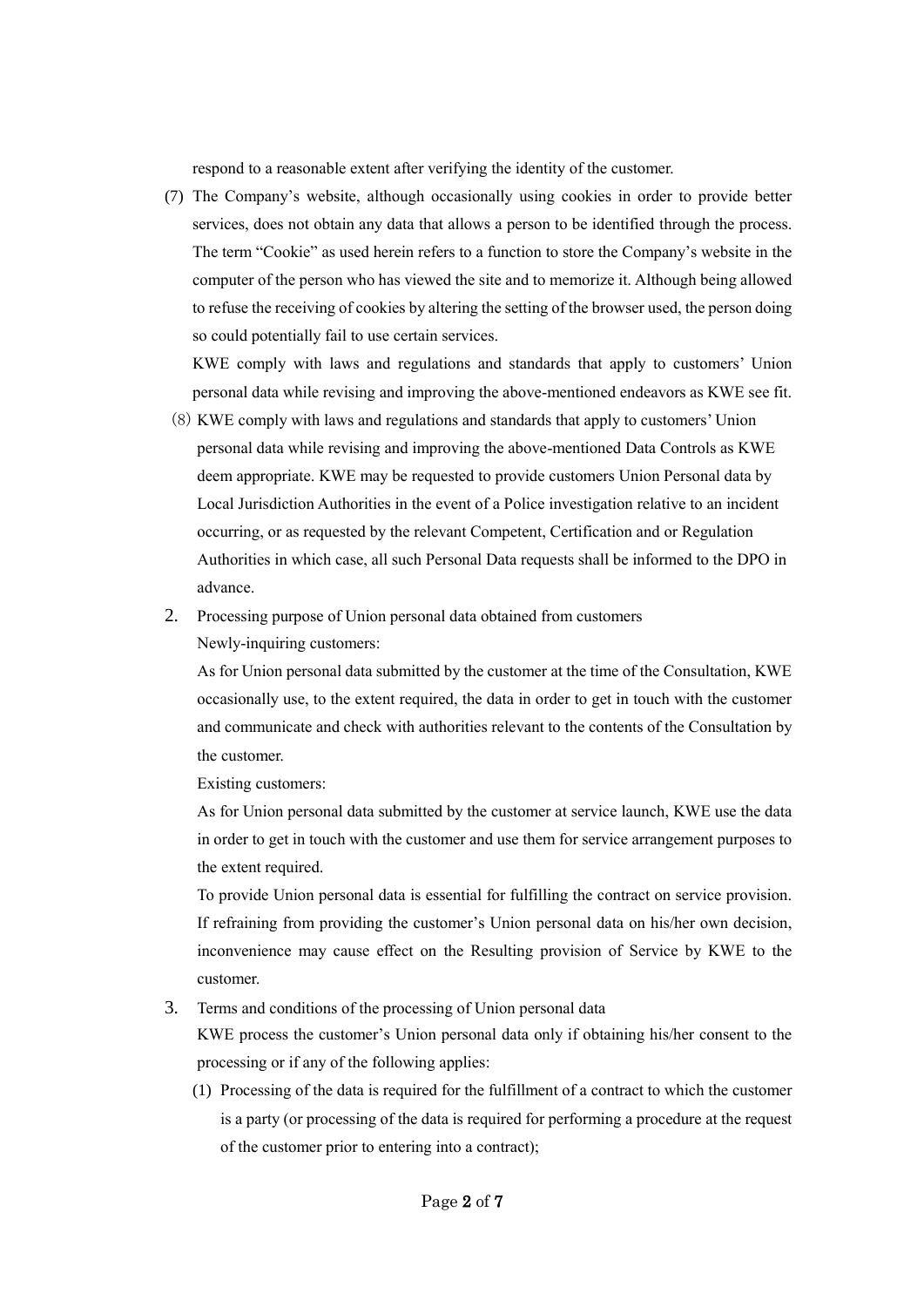- (2) Processing of the data is required in order for the Company to comply with a legal obligation it must observe (such as when obeying a data disclosure order from a government agency under laws);
- (3) Processing of the data is required in order to protect the significant interests of the customer or other individual person;
- (4) It is considered appropriate to investigate, prevent or deal with an unlawful act or an act suspected of being an unlawful act;
- (5) Processing of the customer's personal data is required in order for the Company to achieve a fair profit and the processing does not seriously affect the customer's privacy.
- 4. Union personal data of special categories In providing our service, KWE do not use the customer's Union personal data of special categories (on health conditions and physical characteristics).
- 5. International transfers of Union personal data

KWE occasionally transfer Union personal data to a KWE Group company and/or a business partner company in Japan for the purpose of checking what is being inquired. KWE appropriately manage customers' Union personal data pursuant to the RULES OF THE KWE GROUP on the processing of personal data in the European Union.

6. Security countermeasures

KWE implement technical, physical, organizational and human security countermeasures in order to manage customers' Union personal data appropriately, prevent a leakage, loss or damage from being caused to their Union personal data and control the security of the Union personal data.

7. Joint use

KWE will jointly use Union personal data from the customer solely for the following purpose.

Personal data to be used jointly:

Of Union personal data submitted by the customer at the time of the Consultation, the Company and a KWE Group company will jointly use data minimally required for getting in touch with or servicing the customer such as his/her name, telephone number and address. When the Company and a KWE Group company jointly use Union personal data, the companies shall clearly specify the scope of their obligation to process the customer's Union personal data as well as the inquiry service desk.

Union personal data to be used jointly by KWE Group companies: Name, company name, address, telephone number and e-mail address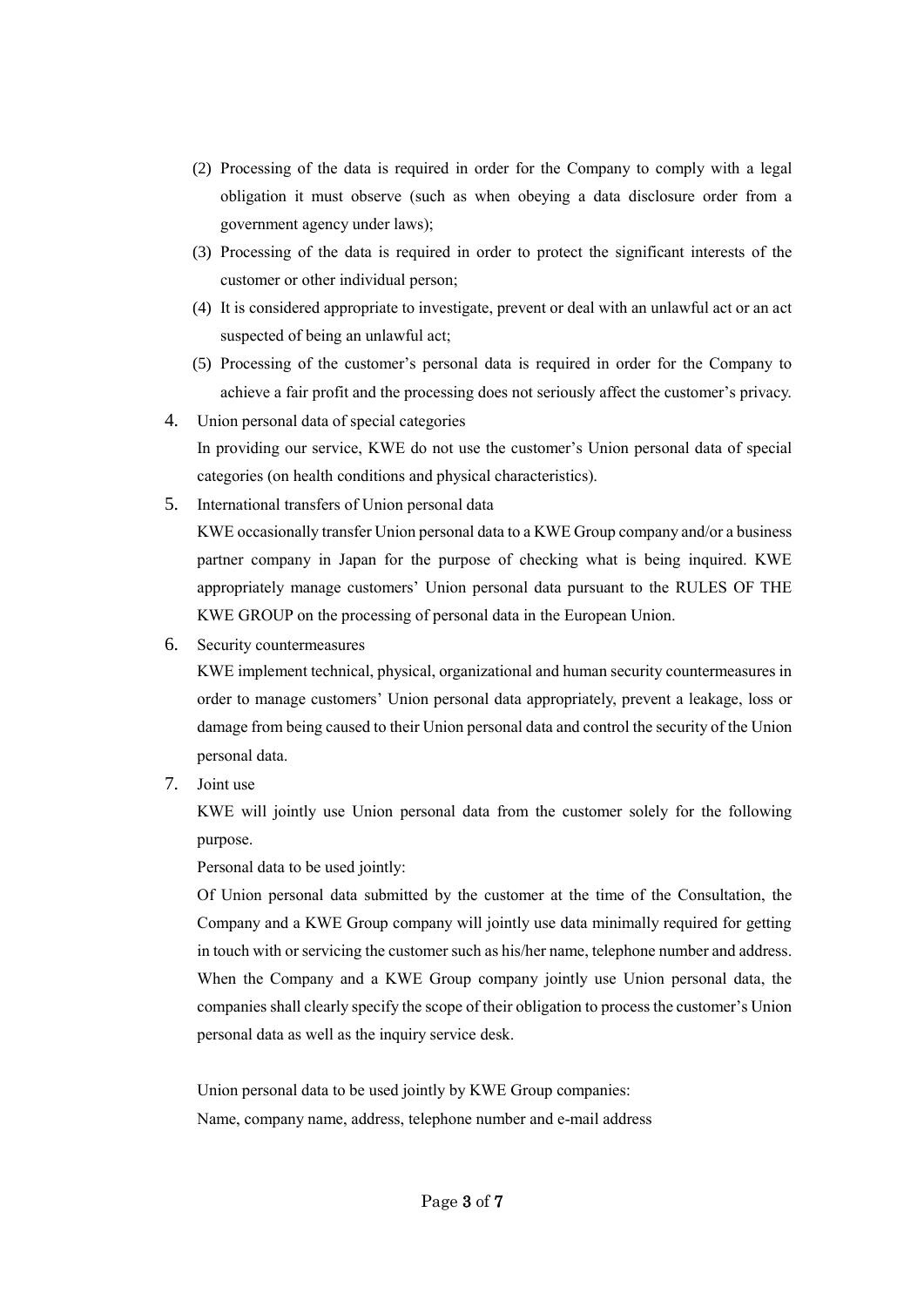## KWE Group companies:

| Kintetsu World Express (U.S.A.), Inc.          | Suzhou Kintetsu Logistics Co., Ltd.             |
|------------------------------------------------|-------------------------------------------------|
| Kintetsu World Express (Canada) Inc.           | Kintetsu Logistics (Xiamen) Co., Ltd.           |
| World Wide Customs Brokers Ltd.                | Yantai Kintetsu Logistics Co., Ltd.             |
| KWE do Brasil Servicos Logisticos Ltda.        | Kintetsu World Express (China) Co., Ltd.        |
| Kintetsu World Express Mexico, S.A. de C.V.    | Shanghai Fengxian Kintetsu Logistics Co., Ltd.  |
| Kintetsu World Express (U.K.) Ltd.             | Dalian BLP Kintetsu Logistics Co., Ltd.         |
| Kintetsu World Express (Deutschland) GmbH      | Kintetsu World Express (Guangzhou) Ltd.         |
| Kintetsu World Express (France) S.A.S.         | Zhongshan Kintetsu Logistics Co., Ltd.          |
| Kintetsu World Express (Benelux) B.V.          | Xi'an Kintetsu Logistics Co., Ltd.              |
| Kintetsu World Express (Ireland) Ltd.          | Chongqing KG International Logistics Co., Ltd.  |
| Kintetsu World Express South Africa (Pty) Ltd. | Chengdu Jinda Logistics Co., Ltd.               |
| Kintetsu World Express (Switzerland) Ltd.      | Xi'an JD Logistics Solutions Co., Ltd.          |
| Kintetsu World Express (Italia) S.R.L.         | Trans Global Logistics Group Ltd.               |
| Kintetsu World Express (RUS), Inc. LLC         | Kintetsu World Express (Philippines) Inc.       |
| Kintetsu World Express (Sweden) AB             | Kintetsu World Express (Subic) Inc.             |
| Kintetsu World Express (EA) B.V.               | Kintetsu World Express (Clark) Inc.             |
| Kintetsu World Express (Czech) s.r.o.          | Kintetsu Logistics (Philippines) Inc.           |
| Kintetsu World Express (Middle East) FZE       | KWE-Kintetsu World Express (S) Pte Ltd.         |
| KWE-MSASA Joint Venture Pty Ltd.               | Kintetsu World Express (Malaysia) Sdn. Bhd.     |
| Kintetsu World Express (Saudi Arabia) Ltd.     | Kintetsu Logistics (M) Sdn. Bhd.                |
| Kintetsu World Express (HK) Ltd.               | KWE-Kintetsu World Express (Thailand) Co., Ltd. |
| Kintetsu World Express (Taiwan), Inc.          | KWE Development (Thailand) Co., Ltd.            |
| Kintetsu World Express (Australia) Pty Ltd.    | Kintetsu Logistics (Thailand) Co., Ltd.         |
| Kintetsu South China Co., Ltd.                 | Kintetsu World Express (India) Pvt. Ltd.        |
| Kintetsu Logistics (Shenzhen) Co., Ltd.        | PT. Kintetsu World Express Indonesia            |
| Kintetsu Far East Development Co., Ltd.        | PT. Kintetsu Logistics Indonesia                |
| Kintetsu World Express (Korea), Inc.           | Kintetsu World Express (Vietnam), Inc.          |
| Beijing Kintetsu World Express Co., Ltd.       | Kintetsu Logistics (Vietnam), Inc.              |
| Shanghai Kintetsu Logistics Co., Ltd.          | Kintetsu World<br>Express (Cambodia) Co., Ltd.  |
| Kintetsu World Express (Xiamen) Co., Ltd.      | Other KWE Group Companies                       |
| Dalian Kintetsu Logistics Co., Ltd.            |                                                 |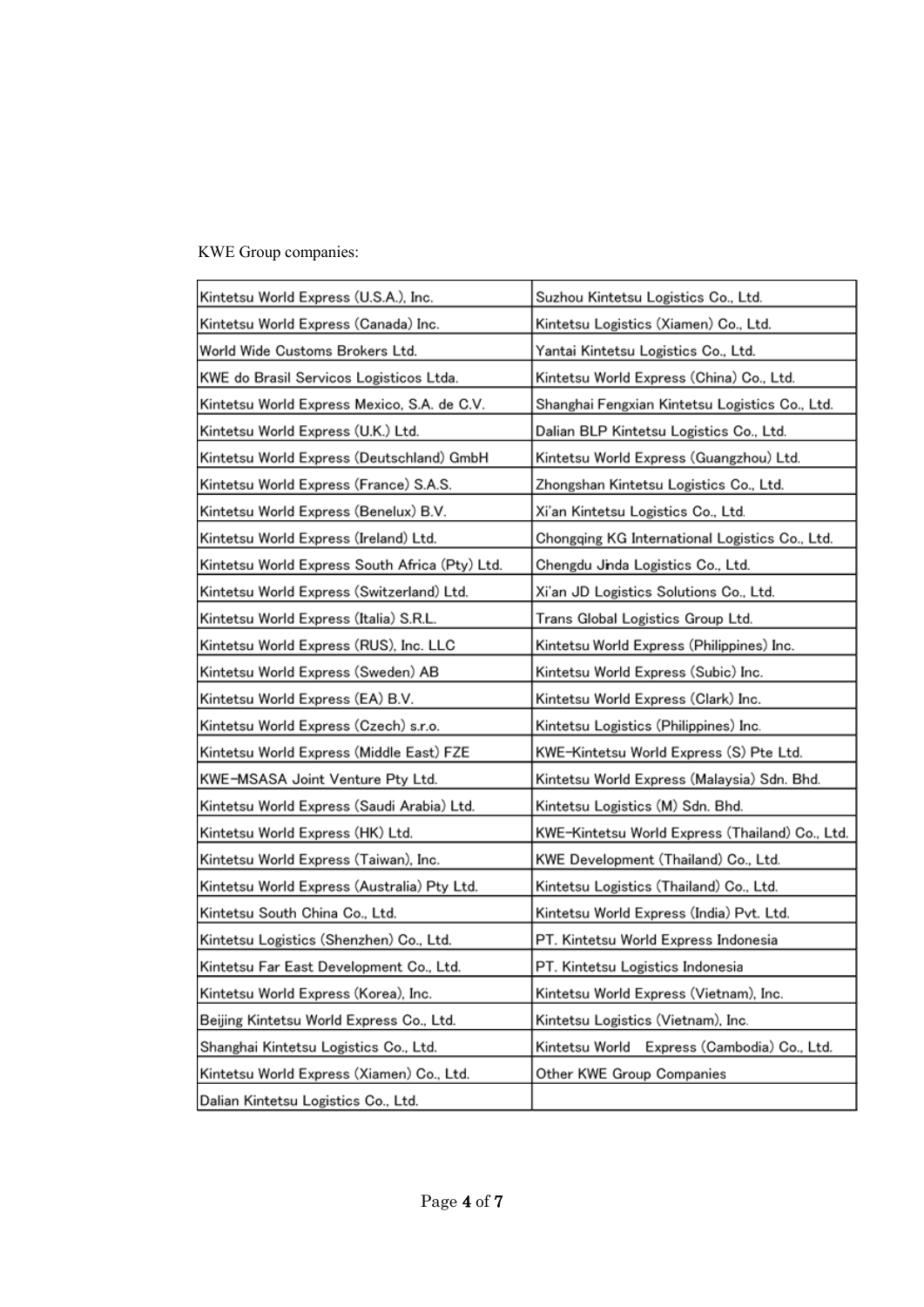- 8. Union personal data provided by the customer are transferred by the Company solely for the following purposes. Newly-inquiring customers: KWE occasionally transfer the Customers Union Personal Data to a Transport Forwarding Company to the extent required for addressing the Consultation from the customer. Existing customers: KWE transfer the Customers Union Personal Data to a Transport Forwarding Company to
- 9. KWE shall store the customer's Union personal data for a period equal to a Contract in place or that of 2 years prior to erasing or discarding all such Personal Data appropriately.
- 10. The customer holds the following rights to his/her Union personal data:

the extent required for arranging services.

- (1) The right to know his/her own Union personal data as well as relevant data;
- (2) The right to obtain, without undue delay, the rectification of any inaccurate Union personal data on the customer;
- (3) The right to obtain the erasure of the Union personal data on the customer without undue delay and pursuant to certain legal requirements;
- (4) The right to obtain the restriction of the processing of the Union personal data on the customer pursuant to certain legal requirements;
- (5) The right to receive customer-provided Union personal data in an ordinary and computer-readable format pursuant to certain legal requirements and to transmit those data to another organization's control without hindrance;
- (6) The right to object to the processing of the Union personal data on the customer for reasons of public interest or the interest of the Company or a third party, or for direct marketing purposes;
- (7) The right not to be subjected to such assessment or decision based on automated processing such as profiling as has significant effects on him or her including legal effects;

\* The Company does not engage in any profiling.

(8) If verifying an infringement on the customer's rights pursuant to the General Data Protection Regulation (GDPR), he/she holds the right to lodge a complaint with a relevant supervisory authority in his/her country of residence.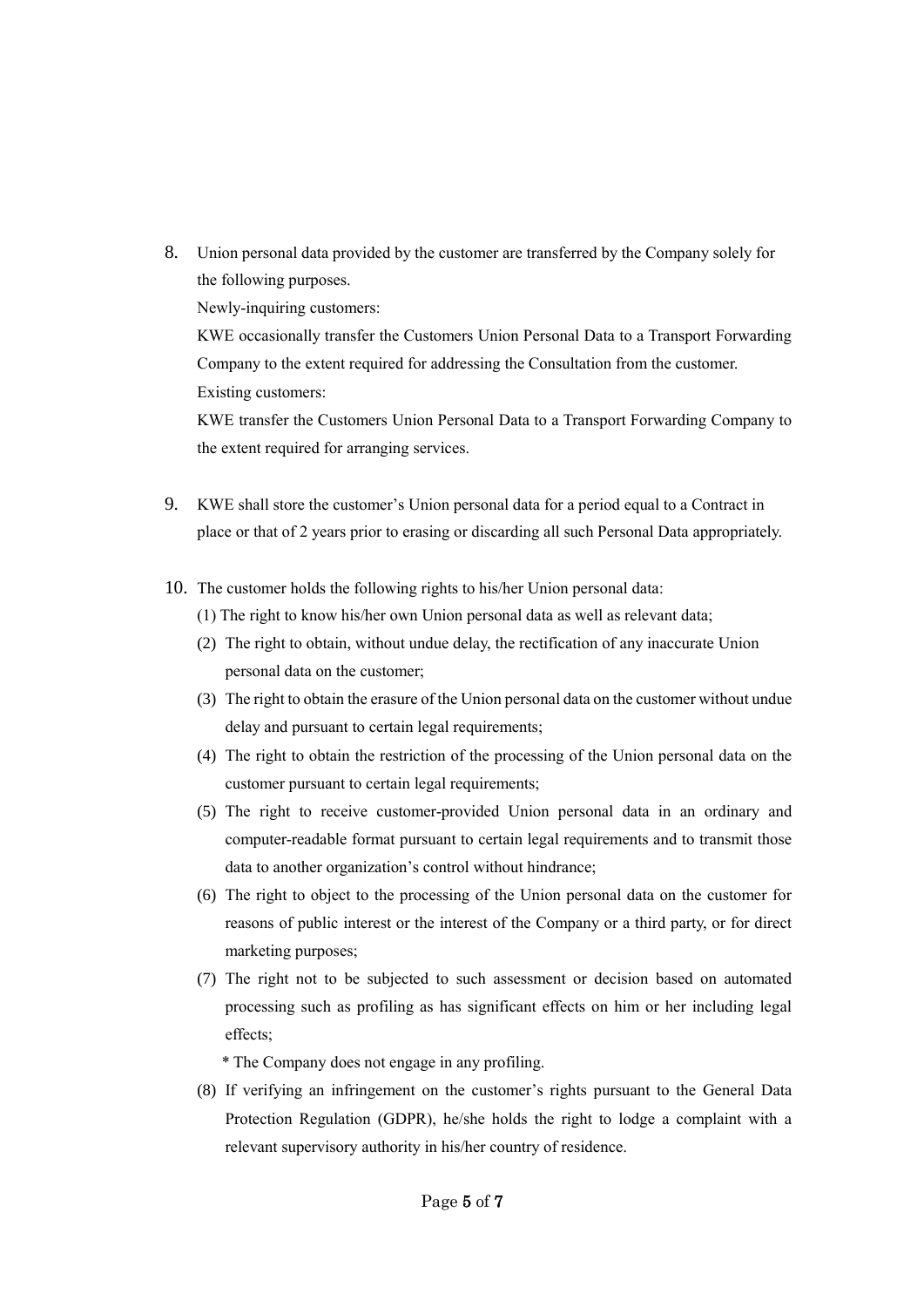### 11. Disclaimer

This website is intended to be used at the responsibility of the customer.

Neither KWE nor the KWE Group shall be held liable for any and all damages incurred due to the use of various information obtained from this website or other website page to which a link is shown on this website.

### 12. Governing laws

This website is under the control of KWE. Although the website is able to be accessed from countries with different laws around the world, the customer accessing the website and KWE shall consent to being bound by the laws of Japan concerning the use of the website in spite of the differences in legal principles.

KWE does not provide, on the website, any statement or display on whether the contents of the website are appropriate for the customer's environment. Any access to this website is intended to be done at the customer's volition, and the customer shall be held responsible for the use of the website.

13. Data Protection Officer – KWE Group

KWE and the KWE Group have designated the General Manager, Audit Department, Kintetsu World Express, Inc as the Data Protection Officer (DPO). The officer's contact details are as shown below:

24th Floor, Shinagawa Intercity Tower A, 2-15-1 Konan, Minato-ku, Tokyo 108-6024, Japan Telephone: +81-3-6863-6440

E-mail: [g000@kwe.com](mailto:g000@kwe.com)

For inquiries on this subject, please contact the following service desk.

Inquiry service desk:

Union personal data inquiry service desk

Corporate Planning & Administration Department, Kintetsu World Express, Inc.

24th Floor, Shinagawa Intercity Tower A, 2-15-1 Konan, Minato-ku, Tokyo 108-6024, Japan

Telephone: +81-3-6863-6440 (Union personal data inquiry service desk)

Service hours: From 9:00 a.m. to 6:00 p.m. (excluding Saturdays, Sundays and national holidays) E-mail: [g000@kwe.com](mailto:g000@kwe.com)